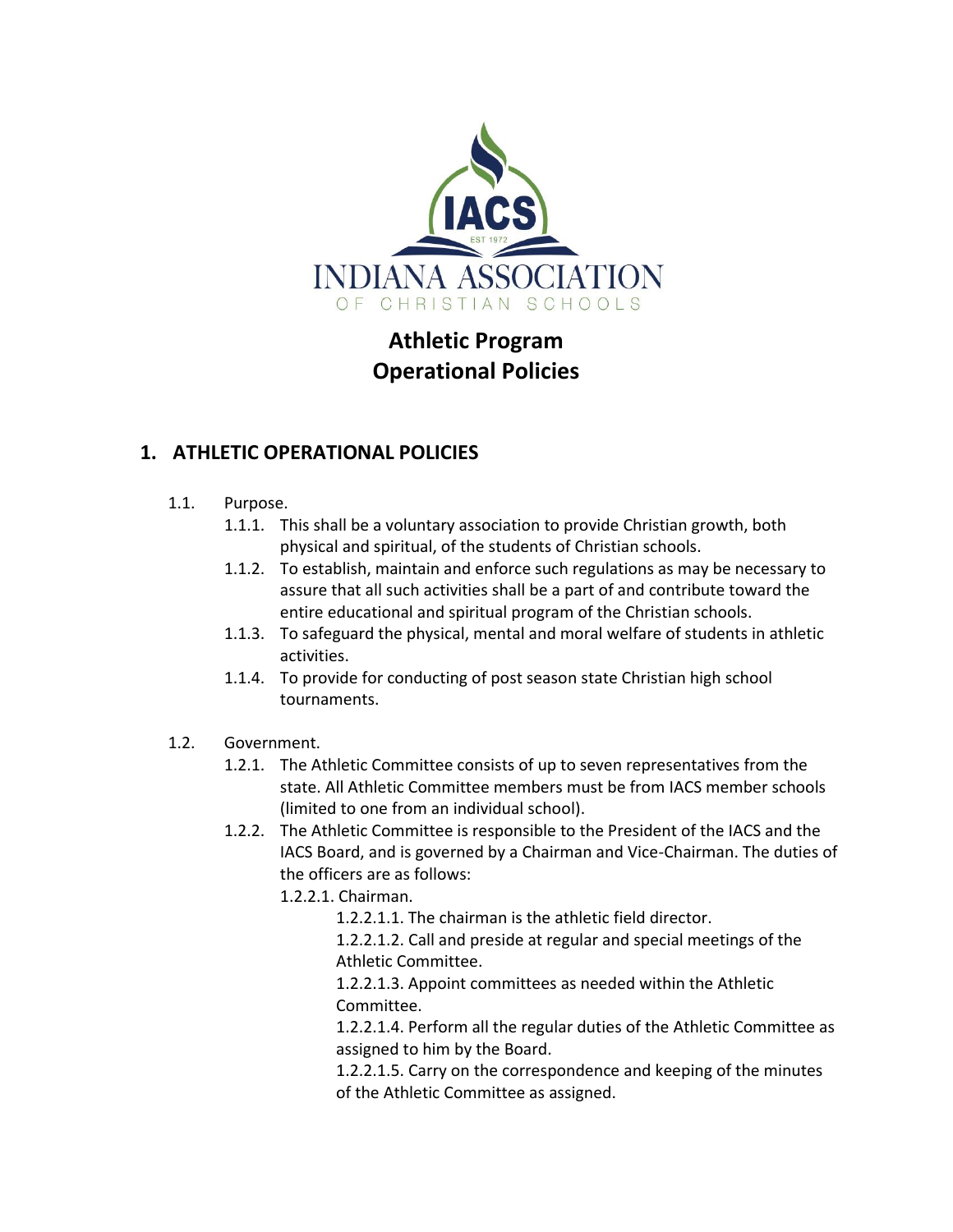- 1.2.2.1.6. Oversee the handling of the funds.
- 1.2.2.2. Vice-Chairman Perform the duties of the Chairman in his absence or upon his resignation.
- 1.3. Committee Representative.
	- 1.3.1. Executive and administrative powers shall be vested in a five- to seven-man Athletic Committee. There shall be two representatives from Division I (large schools), two representatives from Division II (small schools), one at-large representative from the state, and one or two from Field Directors of the IACS.
	- 1.3.2. The Athletic Committee members shall be approved by the IACS Board of Directors.
	- 1.3.3. Vacancy may be created on the Athletic Committee by:
		- 1.3.3.1. Moving from the state.
		- 1.3.3.2. Resignation (from Athletic Committee or school position).
		- 1.3.3.3. Missing three consecutive meetings.

## **2.0 POLICIES AND BY-LAWS**

*The By-laws are the operational policies and regulations of IACS Athletics and may be changed by a majority of at least a quorum of the Board of Directors of the IACS.*

- 2.1. Participation in IACS Tournaments.
	- 2.1.1. Member participation in boys' basketball and soccer and girls' basketball and volleyball will require a fee.
	- 2.1.2. Participation in the tournaments will be open to all member schools. Registrants not showing for tournament competition will be fined \$25.00. Future participation in any sport is dependent upon payment of fee.
- 2.2. Division I and II (School Sizes).
	- 2.2.1. Divisions (based on size) will not be made unless there is a minimum of four schools competing in each division.
	- 2.2.2. Divisions will be made according to the size of school enrollment in grades 9- 12. Division I is for thirty (30) or more students; Division II is for twenty-nine (29) or fewer students. Division II schools may choose to move up to Division I.
- 2.3. Awards.
	- 2.3.1. Awards will be presented to first- and second-place teams in each division.
	- 2.3.2. Individual small trophies/awards will be awarded to each member of the championship team and its head coach.
	- 2.3.3. A team sportsmanship award will be given at each tournament.
	- 2.3.4. Other awards may be given as voted on by the majority of the Athletic Committee.
- 2.4. Rules of Eligibility and Participation.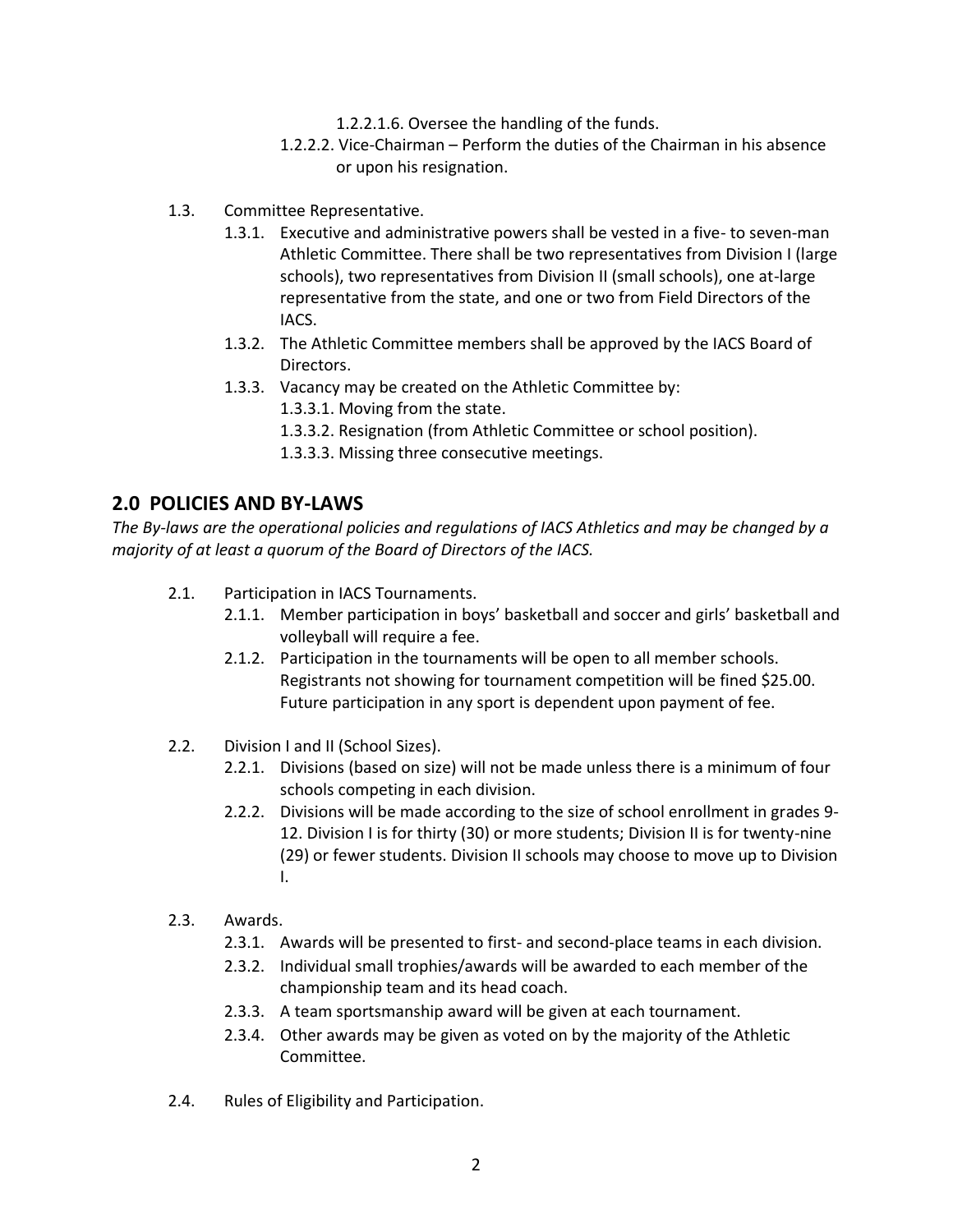- 2.4.1. Student athletes may participate in varsity sports when they are enrolled in school; however, they will be eligible to participate in only eight semesters while in grades 9-12. (Approved 4-20-94) No student athlete may participate who has reached his twentieth (20th) birthday before April 1 of the year of his/her graduation.
- 2.4.2. Home-schooled students may participate on IACS school athletic teams if they are enrolled in one class at the member school or they regularly attend the school's sponsoring church. (A school without a sponsoring a church or with multiple sponsoring churches must choose a single church they want recognized.) The school's annual IACS membership dues must include the dues for the home-school student(s). After the deadline for submitting dues, no home-school student(s) may be added without permission from the IACS athletic committee or the IACS board. The maximum number of home schoolers on a soccer team is 5 and the maximum number on a basketball or volleyball team is 3.
- 2.4.3. The following rules and regulations apply to all member school teams, such as Varsity, JV, B-team, Freshman, Sophomore, and the like: 2.4.3.1. No player is allowed to participate in more than six (6) quarters in one day (excluding tournaments).

2.4.3.2. Any JV player (one who has played in the JV game) is eligible for only two (2) Varsity quarters.

- 2.4.4. Transfer Eligibility Rule (added 6-10-93)
	- 2.4.4.1. Between member schools When a student transfers between IACS member schools during the school year and his family does not change residence, he is ineligible for IACS competition for a period of six (6) weeks from the day he enrolls in school.
	- 2.4.4.2. From non-member school When a student transfers from a nonmember school to an IACS member school during the school year and does not change residence, he is ineligible for IACS competition for a period of two (2) weeks from the day he enrolls in school.
- 2.5. Appearance and Conduct Code.
	- 2.5.1. All appearance and conduct should be in accordance with Biblical standards and not associated with the world. All participants should strive for neatness and modesty that is honoring to the Lord.
	- 2.5.2. Boys.
		- 2.5.2.1. Hair must be out of the eyes and off the ears and collar.
		- 2.5.2.2. No facial hair is permitted.
	- 2.5.3. Girls.
		- 2.5.3.1. Slacks, sweatpants, warm-ups and culottes are permitted.
		- 2.5.3.2. Shorts, culottes or skirts shall not be more than three inches (3") from the floor when in an erect kneeling position.
		- 2.5.3.3. Cheerleaders should wear appropriate undergarments to avoid immodest exposure.
		- 2.5.3.4. Any exposure above 3" must be covered.
	- 2.5.4. Any unacceptable conduct, such as the use, possession, buying or selling of